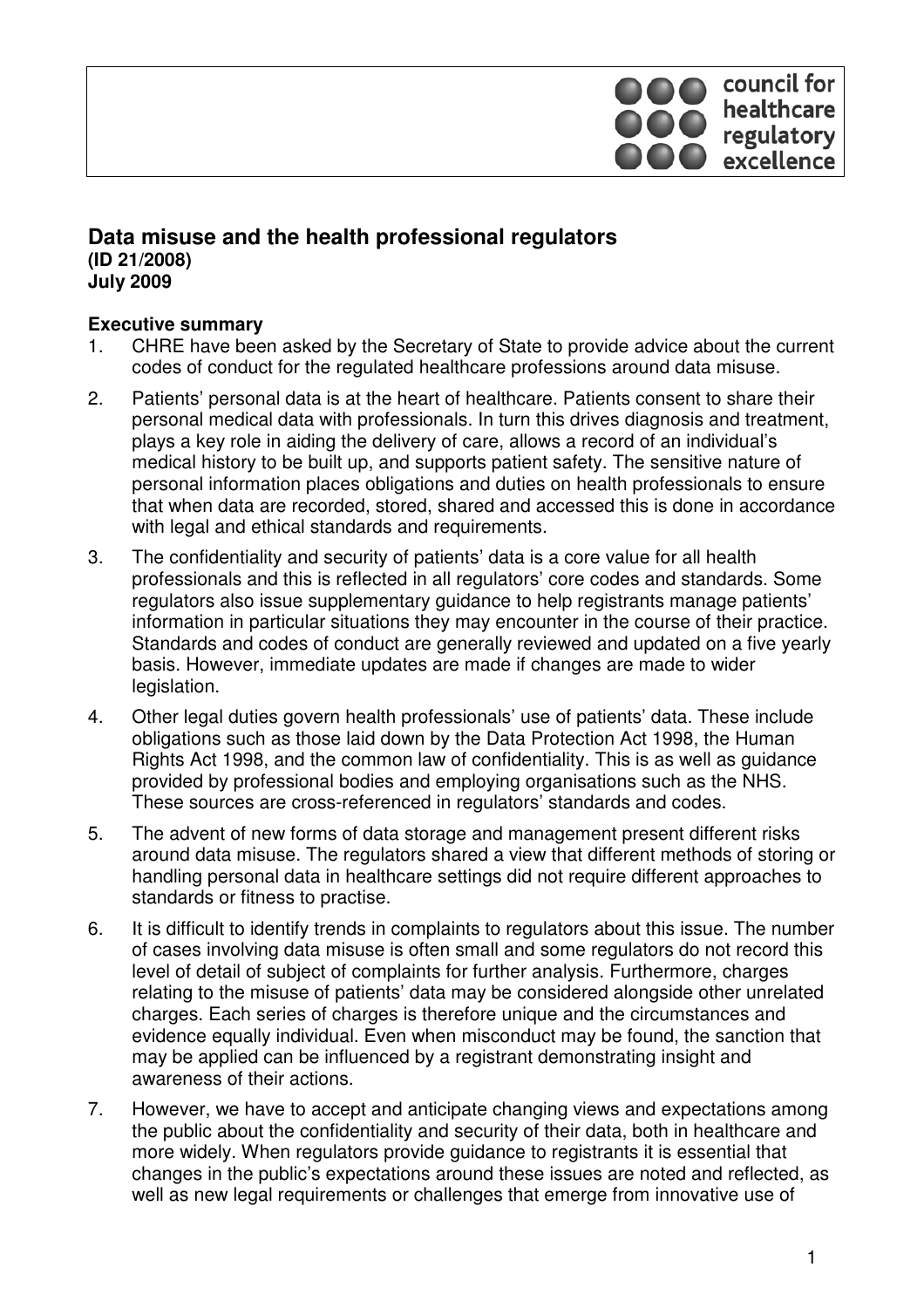information technology. The principles embedded in regulators' codes and standards about confidentiality and security are neutral in terms of practice settings. However, their interpretation by health professionals has to be contemporary and respond to new risks and expectations, as well as established threats. Additional guidance from regulators is welcome to support professionals' practice, especially when these circumstances change. Assessments of complaints about fitness to practise should reflect the circumstances of the alleged misconduct, and we believe this should include consideration of the public's current expectations of professionals' handling of their personal data.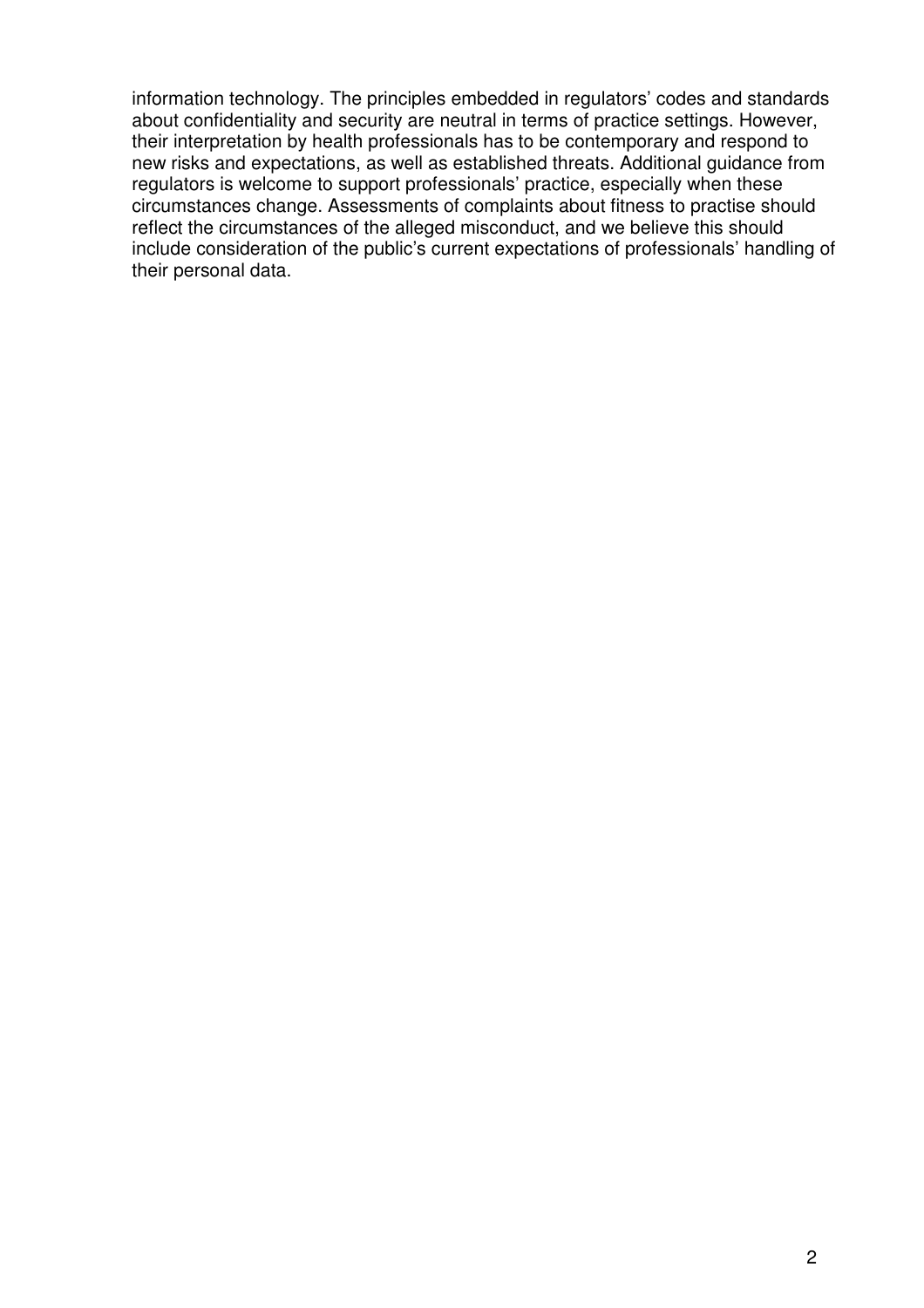## **Introduction**

- 1. The Council for Healthcare Regulatory Excellence (CHRE) is an independent body accountable to Parliament. Our primary purpose is to promote the health, safety and well-being of patients and other members of the public. We scrutinise and oversee the health professional regulatory bodies<sup>1</sup>, work with them to identify and promote good practice in regulation, carry out research, develop policy and give advice.
- 2. Under section 26A of the National Health Service and Health Profession Reform Act 2002, we have been asked by the Secretary of State to provide advice about the current codes of conduct for the regulated healthcare professions around data misuse. In particular we have been asked to:

'work with Professional Regulation bodies to provide clarification about personal misconduct in relation to data misuses and transparency in relation to how these issues are reported in particular, by providing advice on the following:

- The extent to which they reflect the information governance requirements that now prevail within the NHS;
- Suggestions to whether these codes of conduct might need reviewing so that they more adequately (if required) reflect the information governance requirements in relation to electronic information relating to patients and staff; and any role the Department might play in such reviews; and
- If it would be feasible or desirable to incorporate into definitions of misconduct the responsibilities of all parties in relation to electronic person identifiable data.'
- 3. This report provides our response to this request. In preparing our response we have considered the standards registrants are expected to demonstrate and the regulators' management of fitness to practise issues that can arise when registrants fail to meet these standards. First we describe the current approaches taken in regulators' codes of conduct around data misuse. We then consider these approaches in relation to other information governance requirements that prevail in healthcare. Finally we consider misconduct around data handling, how it is managed by the regulators, and discuss whether changes are necessary. Appendix 1 outlines current standards and guidance from regulators relating to data misuse.
- 4. In considering the Secretary of State's questions, we asked the health professional regulatory bodies the following questions.
	- In vour view, do different methods of storing and handling personal data in healthcare settings demand different approaches to standards and fitness to practise?
	- Are you aware of any trends in your fitness to practise cases involving data security issues?
	- What guidance and training do you provide to fitness to practise (FTP) panellists on the issues of data misuse and data security?
	- How often do you update your quidance to a) registrants and b) FTP panellists in this area?

 <sup>1</sup> The regulatory bodies we oversee are: General Chiropractic Council, General Dental Council, General Medical Council, General Optical Council, General Osteopathic Council, Health Professions Council, Nursing and Midwifery Council, Pharmaceutical Society of Northern Ireland, Royal Pharmaceutical Society of Great Britain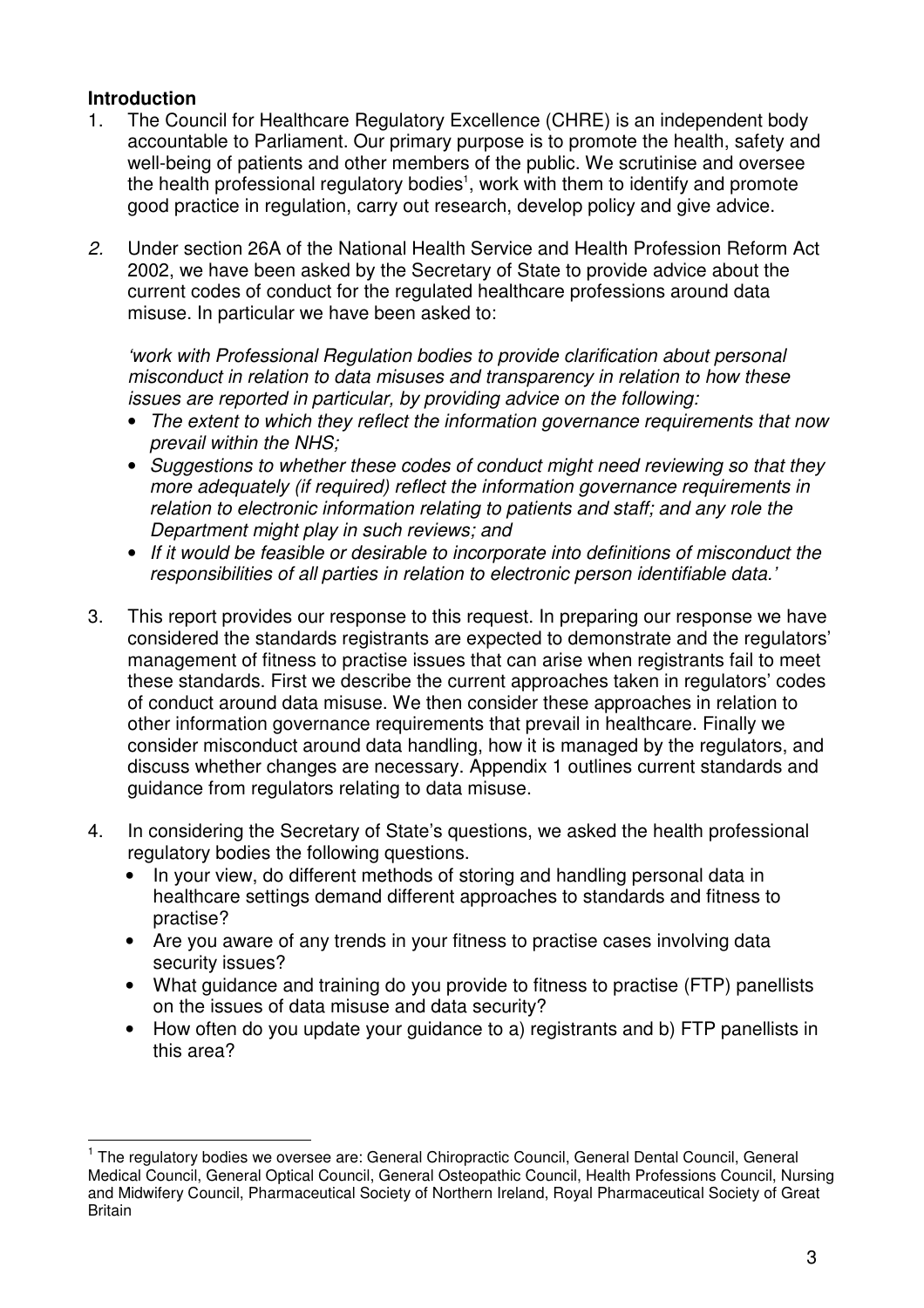## **Personal data in healthcare**

- 5. Patients' personal data is at the heart of healthcare. Patients consent to share their personal medical data with professionals. In turn this drives diagnosis and treatment, plays a key role in aiding the delivery of care, allows a record of an individual's medical history to be built up, and supports patient safety. The sensitive nature of personal information places obligations and duties on health professionals to ensure that when data are recorded, stored, shared and accessed this is done in accordance with legal and ethical standards and requirements.
- 6. The confidentiality of patients' data is a core value for all health professionals. This is reflected in the prominence given to this issue in the Chief Executives' statement on common values for health professionals: 'Keep information about patients and clients confidential'.<sup>2</sup>
- 7. Through their core standards and codes of conduct and practice, each regulator describes the expectations of registrants when they handle personal data. The topics covered are recording information, maintaining confidentiality and security, and how and when information may be released, with and without consent. These standards apply wherever a health professional is practising. Some regulators also issue supplementary guidance to help registrants manage patients' information in line with current legal and ethical requirements. The following is a list of relevant current standards and guidance documents for registrants provided by the health professional regulators:

| <b>General Chiropractic</b> | Code of practice and standard of proficiency (2005;                                            |
|-----------------------------|------------------------------------------------------------------------------------------------|
| Council (GCC)               | revised version in 2010)                                                                       |
| <b>General Dental</b>       | Standards for dental professionals (2005)                                                      |
| Council (GDC)               | Principles of patient confidentiality (2007)                                                   |
| <b>General Medical</b>      | Good medical practice (2006)                                                                   |
| Council (GMC)               | Confidentiality: protecting and providing information<br>(2004; revised version due late 2009) |
| <b>General Optical</b>      | Code of conduct for individual registrants (2005)                                              |
| Council (GOC)               | Code of conduct for business registrants (2005)                                                |
| General Osteopathic         | Code of practice (2004)                                                                        |
| Council (GOsC)              |                                                                                                |
| <b>Health Professions</b>   | Standards of conduct, performance and ethics (2008)                                            |
| Council (HPC)               | Guidance on confidentiality (2008)                                                             |
|                             |                                                                                                |
| Nursing and                 | The Code: Standards of conduct, performance and                                                |
| <b>Midwifery Council</b>    | ethics for nurses and midwives (2008)                                                          |
| (NMC)                       | Confidentiality advice sheet (2009)                                                            |
|                             | Record keeping: guidance for nurses and midwives                                               |
|                             | (2009)                                                                                         |
|                             |                                                                                                |
| Pharmaceutical              | Code of ethics (2009)                                                                          |
| Society of Northern         | Professional standards and guidance for patient                                                |
| Ireland (PSNI)              | confidentiality (2009)                                                                         |

 2 Common Values Statement by the Chief Executives Group of the Health Care Regulators on professional values. 2006. Available at: http://www.chre.org.uk/\_img/pics/library/Common\_values\_statement.pdf [accessed 3 July 2009]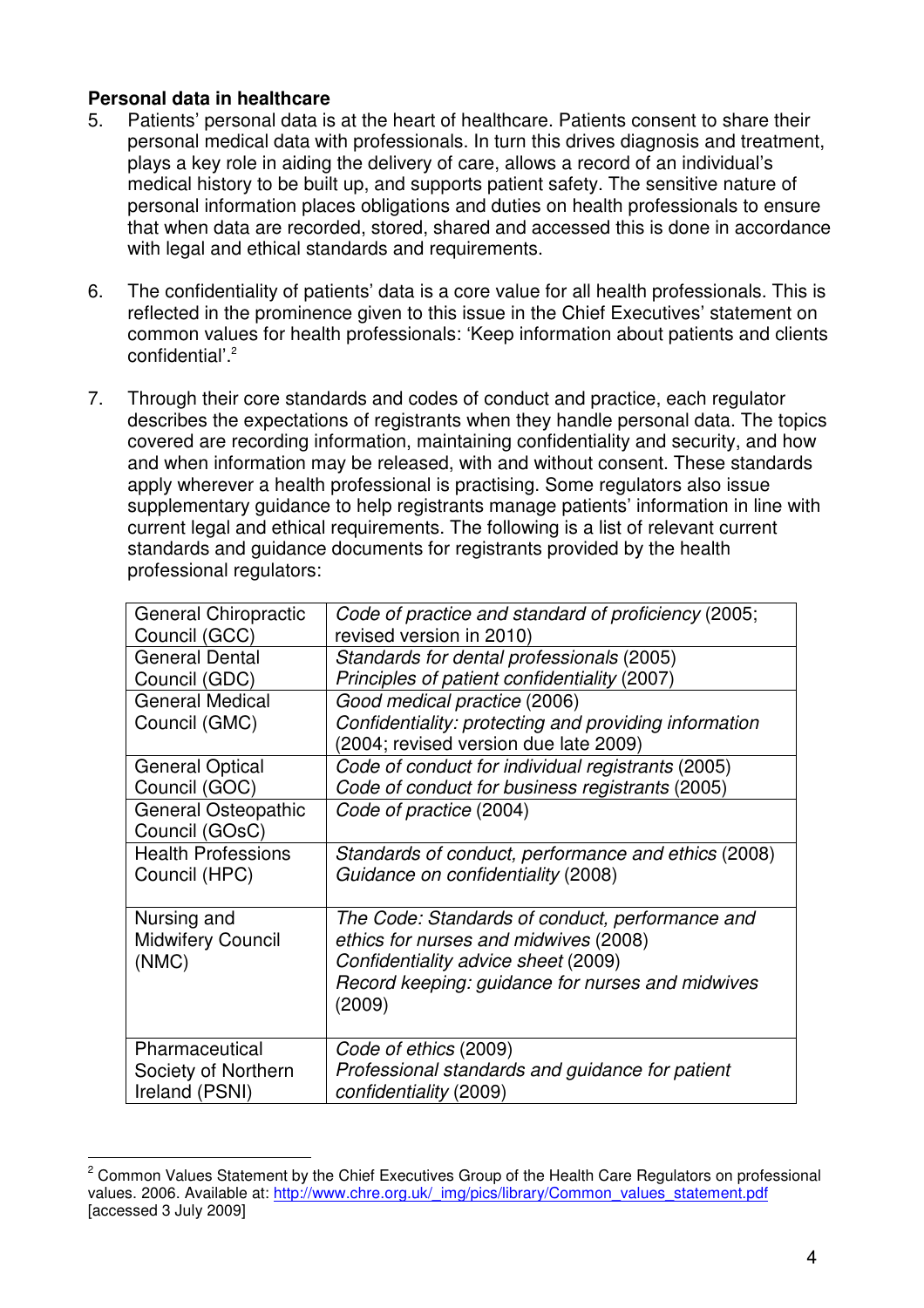| Royal Pharmaceutical   Code of Ethics (2007) |                                                 |
|----------------------------------------------|-------------------------------------------------|
| Society of Great                             | Professional standards and guidance for patient |
| Britain (RPSGB)                              | confidentiality (2007)                          |

- 8. Standards and codes of conduct are generally reviewed and updated on a five yearly basis. However, when regulators' guidance in this area reflects and incorporates wider legal duties, more immediate updates are made when legislation changes.
- 9. We recognise that health professionals will also handle personal data as they fulfil other roles such as managers, employers, or business registrants. Some regulators have provided guidance to their registrants about the management of non-clinical, personal data about staff or clients that is not specifically about clinical or medical needs. For example:

'You must, as appropriate to your particular management responsibilities, ensure that: …procedures respect and protect confidential information about patients and employees in accordance with current legislation, relevant codes of practice and professional guidelines.' (RPSGB)<sup>3</sup>

'… chiropractors should make sure that if they employ a bookkeeper or an accountant then financial information on payments can be looked at separately from clinical records. Secondly, if a chiropractor wishes to pursue a patient for overdue payments, then only the minimum information for the situation in hand should be supplied to outside bodies (eg for legal proceedings or for debt collection). Thirdly, for chiropractors thinking of selling their business there is a need to gain the patients' specific consent to the transfer of their records as otherwise their confidentiality could be compromised.' (GCC)<sup>4</sup>

**'**If you have wider responsibilities for consent and confidentiality issues within your organisation you should keep up to date with and observe the legal and ethical guidelines on handling confidential information, with particular reference to the Data Protection and Freedom of Information Acts.' (GMC) <sup>5</sup>

- 10. While not directly relevant to the commission's interest in the codes of conduct issued by regulators' to registrants, it is important to acknowledge that sensitive personal data from patients can form part of evidence in regulators' fitness to practise cases and it is essential that it is handled appropriately. The guidance and training provided to panellists focuses on their duties as panellists to ensure data are protected while panellists discharge their duties. The NMC told us that 'Confidentiality is a key theme in FTP panellist training' and the PSNI ensured specialists training by an external consultant 'which includes elements related to data misuse and security'. The RPSGB provided panellists with data protection guidance in November 2008.
- 11. In preparing this advice we have focused on patients' clinical records and misuses that can arise from this in the course of providing healthcare. We have not considered potential secondary uses of patients' data, for example in research, although misuse

 $\overline{\phantom{a}}$ <sup>3</sup> RSPGB, 2007. Professional Standards for Pharmacists and Pharmacy Technicians in Positions of Authority. Available at: http://www.rpsgb.org/pdfs/coepsposauth.pdf [accessed 3 July 2009]

<sup>&</sup>lt;sup>4</sup> GCC, 2005. Code of practice and standard of proficiency. Available at: http://www.gccuk.org/files/link\_file/COPSOP\_Dec05\_WEB(with\_glossary)07Jan09.pdf [accessed 3 July 2009]<br>5 CMC\_2006\_Managament for Dectare\_Avoilable\_at: http://www.ame GMC, 2006. Management for Doctors. Available at: http://www.gmc-

uk.org/guidance/current/library/management\_for\_doctors.asp [accessed 3 July 2009]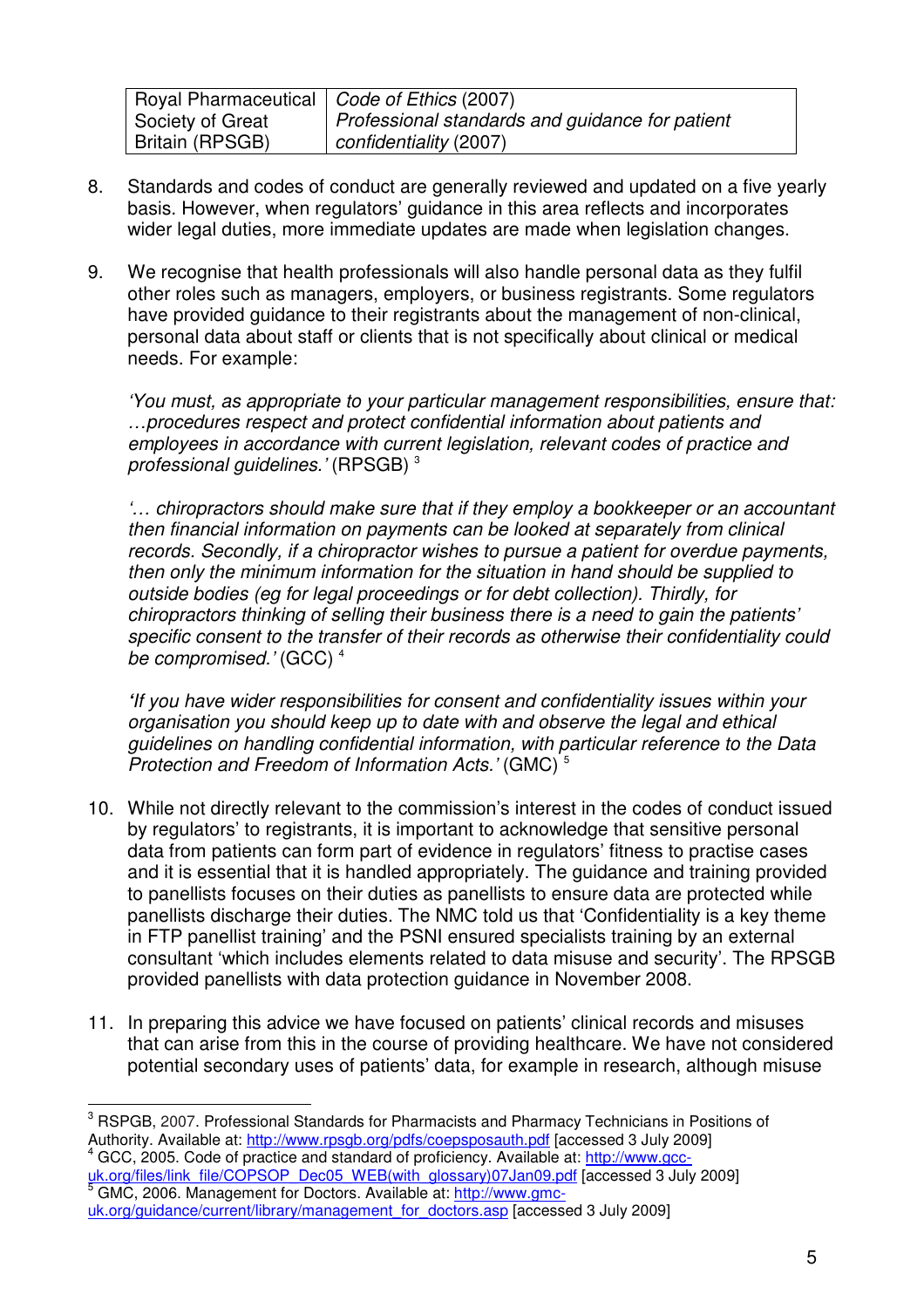and misconduct may occur in these situations. Our emphasis on use of data in delivery of healthcare does not deny the important issues around management of non-clinical, personal data such as payroll, references and financial arrangements with clients and business partners. This focus allows us to concentrate on the particular specifics of managing the security and confidentiality of personal medical information that is distinctive to the working circumstances of health professionals.

## **Other standards, codes and guidance**

12. Alongside the standards set by regulators, other legal duties govern health professionals' use of patients' data. These include obligations such as those laid down by the Data Protection Act 1998, the Human Rights Act 1998, and the common law of confidentiality. This is as well as guidance provided by professional bodies and employing organisations such as the NHS. These sources are cross-referenced in regulators' standards and codes. For example, the RPSGB state:

'This document does not detail specific legal requirements, but you must ensure you comply with relevant legislative requirements set out in the Data Protection Act and associated legislation, as well complying with common law principles and with any NHS or employment policies that may apply to your work.<sup>'6</sup>

In England, further details of the full range of requirements covering this area can be found in the Department of Health publication NHS information governance – guidance on legal and professional obligations.<sup>7</sup>

- 13. Professional organisations also provide guidance in various aspects of these matters. These are explicitly referenced in the GOC codes of conduct, as individual and business registrants are expected to refer to guidance published by professional bodies such as the College of Optometrists and the Association of British Dispensing Opticians.<sup>8</sup>
- 14. Regulators of health and social care services place obligations on service providers around the management of records. For example, the Care Quality Commission, the service regulator in England, is working with the following draft regulations for registration:

#### Regulation 18 – Records

18.—(1) The registered person must ensure that service users are protected against the risks of unsafe or inappropriate care and treatment arising from a lack of proper information about them by means of the maintenance of—

(a) an accurate record in respect of each service user which shall include appropriate information and documents in relation to the care and treatment provided to each service user; and

 $\overline{\phantom{a}}$ <sup>6</sup> RPSGB, 2007. Professional Standards and Guidance for Patient Confidentiality. Available at: http://www.rpsgb.org/pdfs/coepsgpatconf.pdf [accessed 3 July 2009]

<sup>7</sup> Department of Health, 2007.NHS information governance – guidance on legal and professional obligations. Available at:

http://www.dh.gov.uk/en/Publicationsandstatistics/Publications/PublicationsPolicyAndGuidance/DH\_079616 [accessed 26 June 2009]

<sup>8</sup> GOC Code of conduct for individual registrants.

http://www.optical.org/goc/filemanager/root/site\_assets/codes\_of\_conduct/code\_registrants.pdf [accessed 30 June 2009]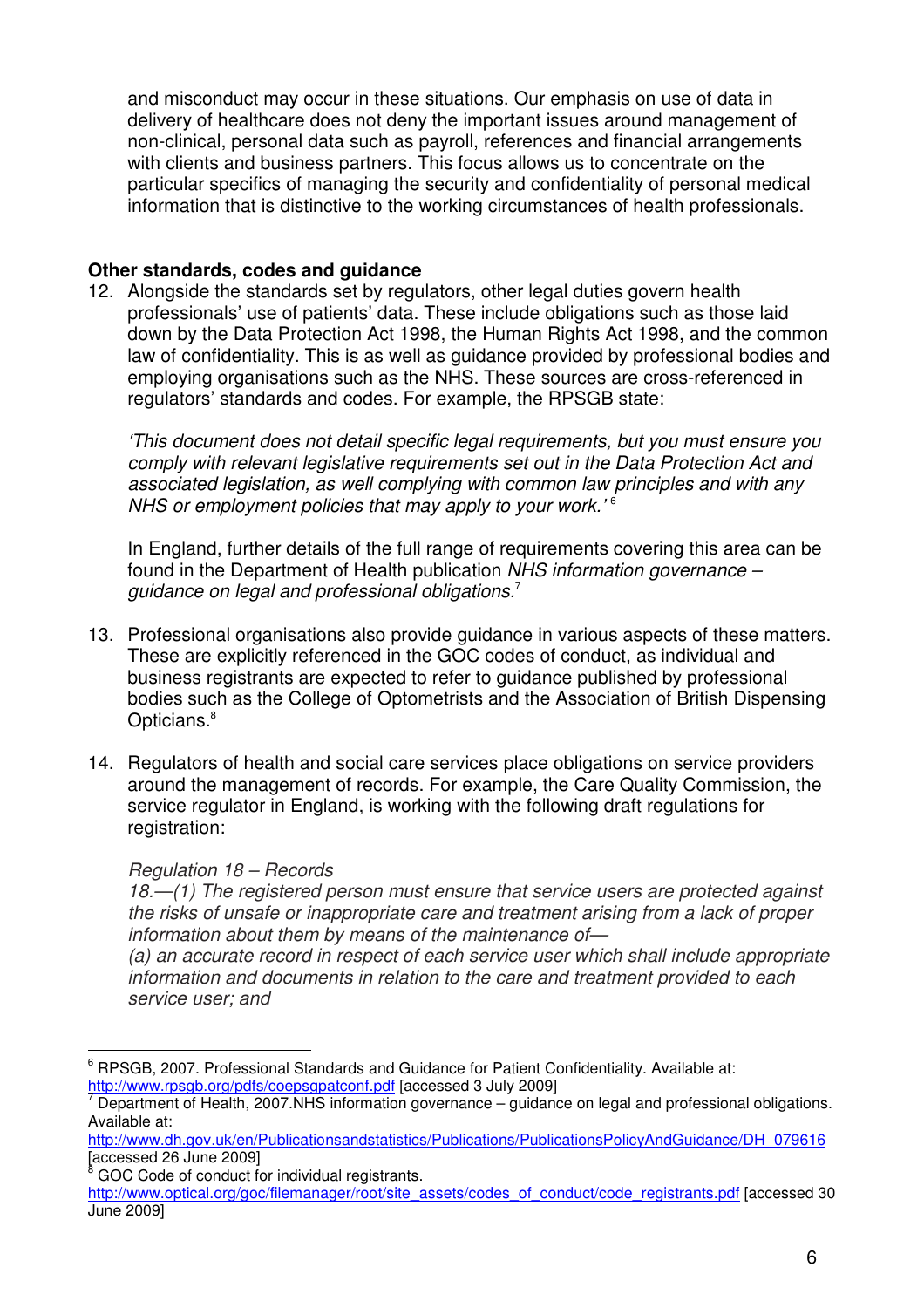(b) such other records as are appropriate in relation to the carrying on of the regulated activity.

(2) The registered person must ensure that the records referred to in paragraph (1) (which may be in paper or electronic form) are—

(a) kept securely and can be located promptly when required;

(b) retained for an appropriate period of time; and

(c) subject to sub-paragraph (b), securely destroyed when it is appropriate to do so. (3) In deciding what records are appropriate for the purposes of paragraph (1)(b), and for how long such records should be retained for the purposes of paragraph (2)(b), the registered person must have regard to guidance issued by the Commission.<sup>8</sup>

- 15. Across the UK, NHS organisations are expected to follow national codes of practice as part of wider information governance frameworks. For example in England, the NHS Information Governance Standard provides a framework under four headings – management and accountability, process, people, assessment and audit. Within 'Process', reference is made to guidance in the form of three existing NHS Codes of practice – Confidentiality, Information Governance, and Records Management – and the NHS Care Record Guarantee.<sup>10</sup> The administrations in Northern Ireland, Scotland and Wales also have codes of practice around confidentiality as part of national information governance policies.<sup>11</sup> These are similar in form and content to the codes and standards outlined by the health professional regulators.
- 16. Together these codes, standards, policies and governance frameworks provide a matrix of assurance for the management of patients' information. They share principles, policies and good practice around records management, information security, and confidentiality in healthcare settings. Given the considerable overlapping interests in this area there could be a threat of guidance overload, so joint ventures are welcome. The GMC described work they have undertaken with the Information Commissioner and the DH in England on the use of IT equipment and access to patient data.<sup>12</sup>

# **Taking action against incidents of data misuse**

17. Misuse of patients' information can take many forms. For example, discussing confidential information in earshot of third parties, deletion of records, not locking filing cabinets, or the unsecure disposal of records. Media reports of breaches of security and confidentiality include the following:

 $\overline{\phantom{a}}$ <sup>9</sup> Care Quality Commission, 2009. Consultation on new registration standards. Available at: http://www.cqc.org.uk/getinvolved/consultations/consultationonnewregistrationstandards.cfm [accessed 29 June 2009]

 $10$  Draft IG standard published in IGAP closure document Appendix 2

http://www.connectingforhealth.nhs.uk/systemsandservices/infogov/igap/igapclosure.pdf [accessed 29 June 2009]

<sup>&</sup>lt;sup>11</sup> Department of Health, Social Services and Public Safety, Northern Ireland, 2009. Code of practice on protecting the confidentiality of service user information Available at:

http://www.dhsspsni.gov.uk/confidentiality-code-of-practice0109.pdf [accessed 3 July 2009]; NHS Scotland Code of Practice on Protecting Patient Confidentiality, 2004; NHS Wales, 2005. Confidentiality Code of Practice for Health and Social Care in Wales. Available at:

http://wales.gov.uk/docrepos/40382/4038212/403821/4038211/4038211/CodeofPractice?lang=en [accessed 3 July 2009]

 $12$  GMC, DH, ICO. Joint guidance on use of it equipment and access to patient data. Available at: http://www.gmc-uk.org/guidance/news\_consultation/Joint\_guidance\_on\_use\_of\_IT\_equipment.pdf [accessed 30 June 2009]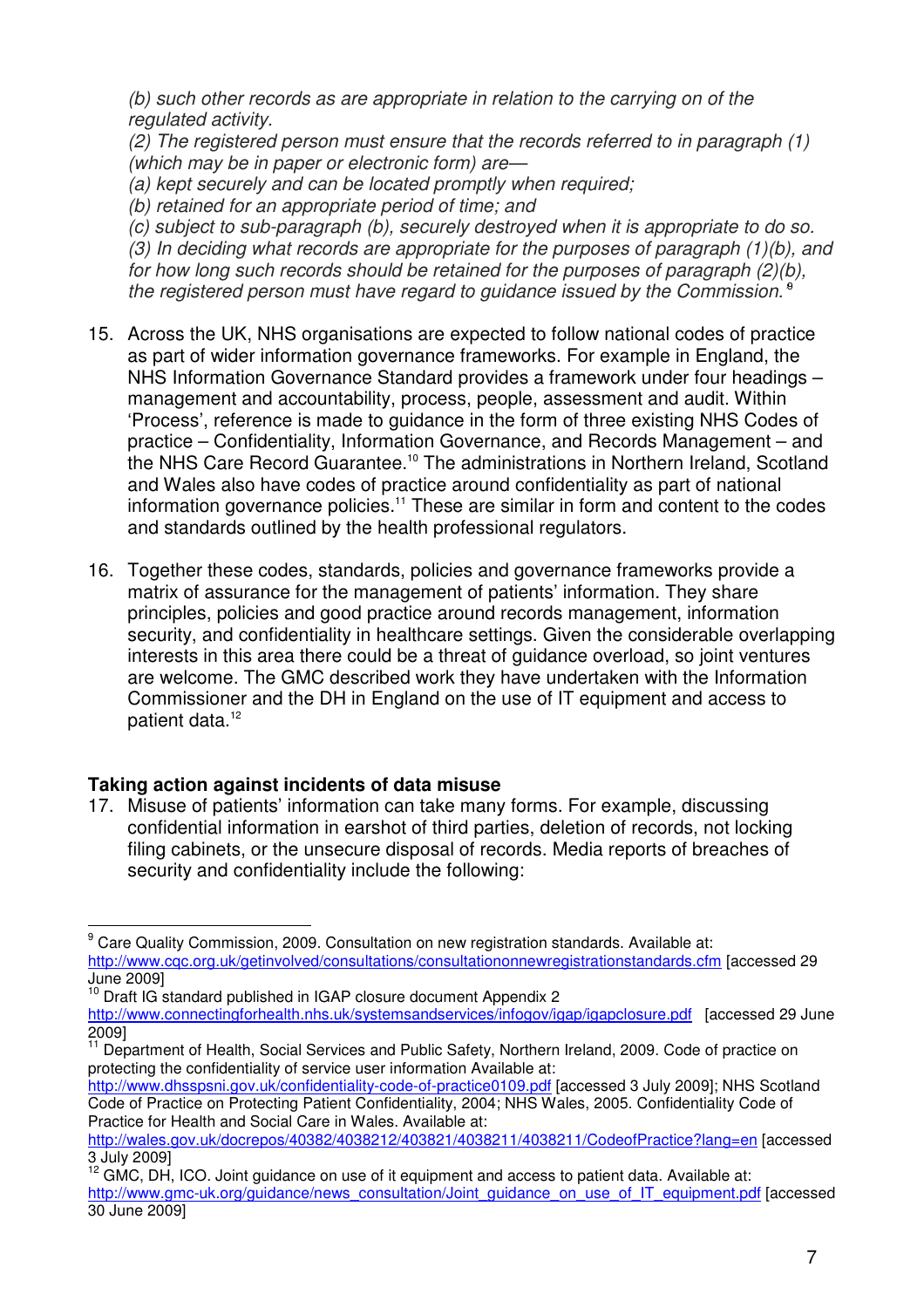- Theft of records from a maternity hospital, containing mothers' names, date of caesarean section, time of birth $13$
- Theft of a laptop carrying unencrypted data of around 5000 patients and loss of a memory stick containing unencrypted data about patients and staff<sup>14</sup>
- A survey of a London teaching hospital found that among 105 doctors, 92 carried memory sticks, 79 held confidential patient data on memory sticks, only five were password protected. The researchers found that the memory sticks were, 'usually attached to keys or ID badges carried inside and outside hospitals. They could be easily mislaid.'<sup>15</sup>
- 18. The advent of new forms of data storage and management may present different risks around data misuse. The regulators shared a view that different methods of storing or handling personal data in healthcare settings did not require different approaches to standards or fitness to practise:

'… fitness to practise procedures are based on the principles set out in the guidelines. The individual circumstances of a case may need to be considered, but standards should remain consistent.' (GMC)

'The existing guidelines for record keeping for nurses and midwives assert that the principles of good record keeping apply to all types of records.' (NMC)

'The minimum standards of data protection should remain the same regardless of how the data is stored or handled.' (RPSGB)

'The obligations of protecting data are the same regardless of data format, and different methods are not necessary.' (GDC)

A similar sentiment is reflected in the guidance on confidentiality for health and social care staff working in Northern Ireland:

'Service users' right to privacy and the staff's duty to confidentiality apply regardless of the form in which information is held or communicated, for example electronic, paper, photographic or biological.<sup>76</sup>

19. Fitness to practise proceedings arise from complaints raised with regulators when conduct has fallen below the standards expected and sufficient evidence being available for the regulator to take a case to a hearing before an independent panel. When this does occur, charges relating to the misuse of patients' data may be considered alongside others. Each series of charges is therefore unique and the circumstances and evidence equally individual. Even when misconduct may be found, the sanction that may be applied can be influenced by a registrant demonstrating insight and awareness of their actions.

September 2008. Available at: http://www.hsj.co.uk/data-protection-in-the-nhs-a-ticking-timebomb/1832759.article [accessed 29 June 2009]

 $\overline{1}$  $13$  2009. Baby records theft sparks inquiry. BBC News, 11 May 2009. Available at: http://news.bbc.co.uk/1/hi/scotland/north\_east/8043566.stm [accessed 29 June 2009]

<sup>14</sup> West, D, 2009. Trusts breached patient data protection rules. Health Service Journal, 29 Jan 09 http://www.hsj.co.uk/trusts-breached-patient-data-protection-rules/1973988.article [accessed 29 June 2009] <sup>15</sup> Putnis, S, Bircher A, 2008. Data protection in the NHS - a ticking time bomb? Health Service Journal 4

Department of Health, Social Services and Public Safety, Northern Ireland, 2009. Code of practice on protecting the confidentiality of service user information Available at: http://www.dhsspsni.gov.uk/confidentiality-code-of-practice0109.pdf [accessed 3 July 2009];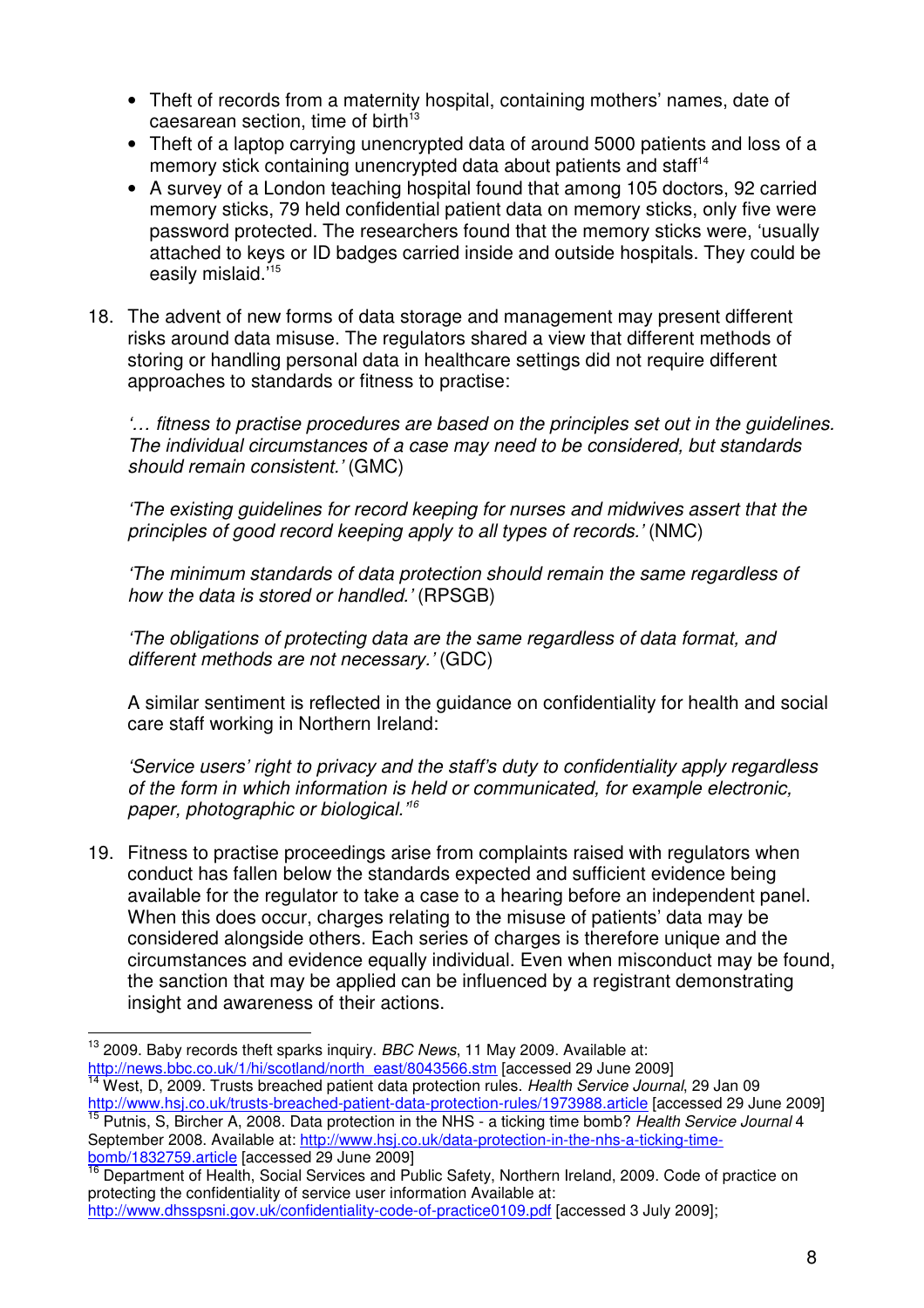- 20. It is difficult to identify trends in complaints to regulators about this issue. The number of cases involving data misuse is often small and some regulators do not record this level of detail of subject of complaints for further analysis.
	- The HPC reported a small number of cases each year
	- The NMC told us they are not aware of any trends with cases relating to data security issues, though some cases may have data misuse encompassed as part of the wider charges in a case
	- The RPSGB reported that 'from general experience the most visible trend involving data security issues related to the management of patient medication records in community pharmacy'
	- The PSNI reported a case where patient's information was misused by a professional to obtain controlled drugs by deception
	- The GCC described cases where registrants were reported to be discussing patient information in inappropriate circumstances, or not locking filing cabinets that contained sensitive information.
- 21. From our database of fitness to practise determinations, there have been few cases involving data misuse (approximately 20 out of a total of around 3000 since 2006). Drawing robust conclusions from this small number is not possible as the circumstances of each instance were different.

### **Discussion**

 $\overline{1}$ 

22. Data misuse is clearly a live issue for the healthcare sector and concerns have been expressed by some about how well personal data is protected. For example, in April 2009 the Information Commissioner called on the NHS to handle sensitive patient information with the right level of security:

'It is a matter of significant concern to us that in the last six months it has been necessary to take regulatory action against 14 NHS organisations for data breaches. In these latest cases staff members have accessed patient records without authorisation and on occasions, have failed to adhere to policies to protect such information in transit. There is little point in encrypting a portable media device and then attaching the password to it. $17$ 

23. New and different challenges to data handling arise from innovations in communication technology through access-based controls to electronic records, greater use of email, and the opportunity to store large amounts of data in relatively small devices. Furthermore, the cultural and behavioural aspects of the management of patients' information should not be overlooked. The recent review of data sharing undertaken by Richard Thomas and Mark Walport recommended 'a significant improvement in the personal and organisational culture of those who collect, manage and share personal data'.<sup>18</sup>.

http://www.ico.gov.uk/upload/documents/pressreleases/2009/nhs\_trusts\_undertakings\_280409.pdf [accessed 3 July 2009]

<sup>&</sup>lt;sup>17</sup> Information Commissioner, 2009. ICO issues stark reminder to NHS bodies on patient records, 30 April 2009. Available at:

Thomas R, Walport M. 2009 Data Sharing Review Report. Available at: http://www.justice.gov.uk/reviews/datasharing-intro.htm [accessed 3 July 2090]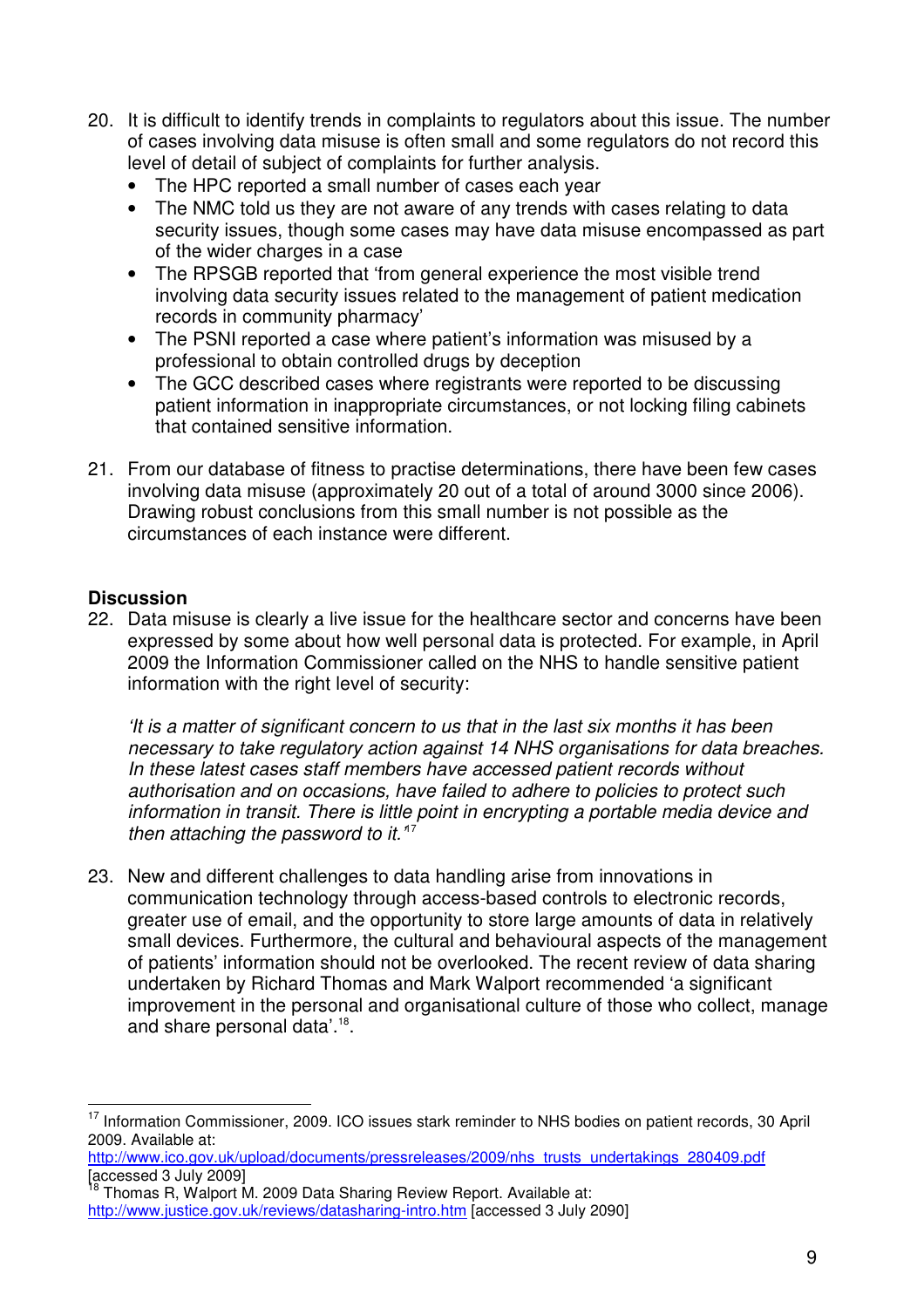- 24. We have to remain alert to other challenges to the confidentiality and security of patients' information that may arise from beyond the healthcare sector. Emphasis in public policy for more widespread proactive sharing of personal data between different public services may lead to confusion among health professionals and others in healthcare about their obligations. It may also undermine the public's trust that their medical data is being held securely and confidentially for the purpose it was collected, and for which they gave their consent.
- 25. The GMC told us about research commissioned to examine public and professional attitudes to the privacy of healthcare data as part of their recent review of guidance on confidentiality. This report found that:
	- The public appears to be becoming more comfortable with computer technology, which may reduce fears over privacy, but with increasing expectations over security and choice about access to their records
	- Doctors seem poorly briefed on privacy issues
	- Not much research has been done with other professions despite their use of records in patient care
	- Professionals' concerns are centred on legal or regulatory uncertainties, gauging risks of internal and external threats to privacy, and assuring patients of their confidentiality.

This review reflected on the changing context of healthcare records. Whereas historically their role was in ensuring treatment, continuity of care and providing some legal defence, the authors remarked that changing legislation and the introduction of new technologies marked a change that enabled and demanded greater sharing of information and wider thoughts about ownership of records.<sup>19</sup>

- 26. We should not expect every instance of professional practice to be covered in detail by the regulators' standards. This would be disproportionate. Regulators' standards and codes of conduct emphasise the responsibilities of professionals that should be adhered to in the course of practice. Employers' and organisations' policies echo these principles in guidance on their implementation in the context of practice.
- 27. However, we have to accept and anticipate changing views and expectations among the public about the confidentiality and security of their data, both in healthcare and more widely. The public profile of threats to personal data demands that regulators act promptly and take this issue seriously.
- 28. When regulators provide guidance to registrants it is essential that changes in the public's expectations around these issues are noted and reflected, as well as new legal requirements or challenges that emerge from innovative use of information technology. We were interested to learn that the GMC plan further work with doctors to promote their revised guidance on confidentiality. They will be exploring the possibility of developing practical tools such as screensavers for doctors to download that highlight the importance of locking computers and not sharing passwords.
- 29. In considering whether further action around codes of conduct is necessary, it would be helpful to be able to assess the current threats and risks to the security of personal medical data. These may arise from technical, systemic or behavioural issues.

  $19$  GMC, 2007. Public and Professional attitudes to privacy of healthcare data: a survey of the literature. Available at: http://www.gmc-

uk.org/guidance/news\_consultation/GMC\_Privacy\_Attitudes\_Final\_Report\_with\_Addendum.pdf [accessed 29 June 2009]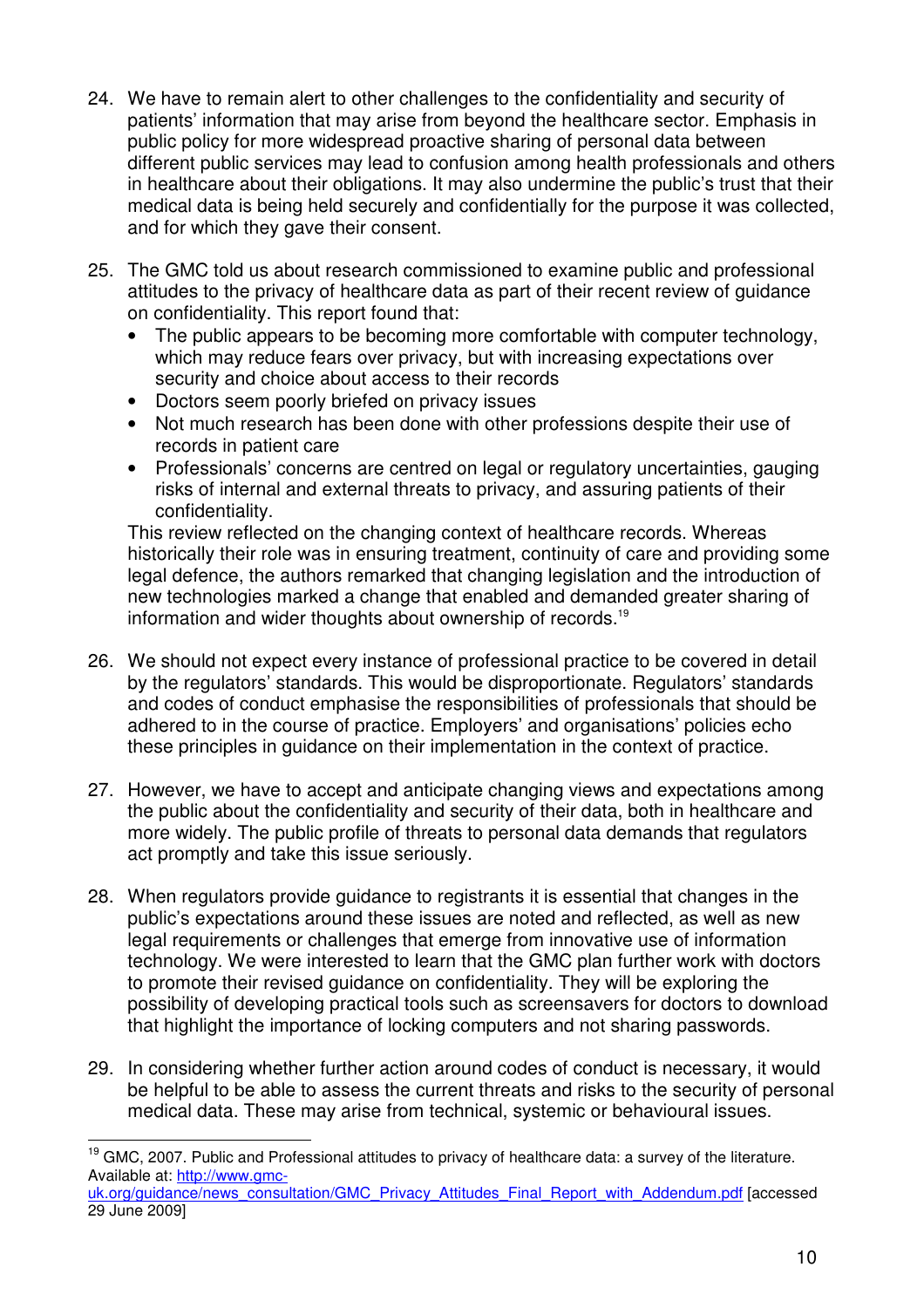However, it is hard to draw conclusions based on regulators' experience; the number of cases considered by FTP panels is relatively small and cases represent a particular set of circumstances. Furthermore, regulators can only take action when in receipt of a complaint and data misuse issues may be dealt with locally by employers.

- 30. The commission asks whether the definition of misconduct should be changed to incorporate the responsibilities of different parties with respect to electronic data. We use 'misconduct' as a general reference to indicate impaired fitness to practise as it is not a term consistently defined in all regulatory bodies' legislation. That being so, and given the principle-based, context-neutral nature of regulators' standards, redefining the term 'misconduct' would not, in our view, be an appropriate or necessary course of action.
- 31. None the less, electronic data can introduce new threats in practice which may be involved in complaints about fitness to practise. Thinking about individual cases, a challenge may arise in ensuring that changing social expectations and awareness of emerging threats from technical innovation are appreciated by FTP panellists. Through our reviews of the outcomes of FTP cases CHRE offers feedback and learning points to regulators to help promote excellence in regulation and we have expressed concern when issues around personal data appear to have been taken lightly.

## **Conclusion**

- 32. Data misuse in healthcare is a challenge, not least because of changing individual and social expectations around personal data generally and in healthcare. New methods of storing and accessing data present novel threats both in terms of the scale of potential losses and in the opportunity for misuse. We would expect regulators and other agencies to take the rapid developments in this area seriously and respond in a timely way. At the same time, the risks to patient confidentiality posed by the design of healthcare settings, permitting confidential discussions to be overheard, for example on hospital wards, in reception areas and in lifts, cannot be overlooked.
- 33. The principles embedded in regulators' codes and standards about confidentiality and security of patients' information are timeless and neutral in terms of practice settings. The standards themselves are satisfactory in their current form. However, their application by health professionals and regulators is contemporary and has to respond to changes in the wider environment to ensure data is not misused. We welcome additional guidance from regulators to support professionals' practice. This should be available in a timely fashion to enable registrants to meet patients' needs and expectations, especially when circumstances change. Where misconduct may arise, assessments of complaints about fitness to practise should reflect the wider circumstances of the allegations, and we believe this should include consideration of the public's current expectations of professionals' handling of their personal data and a clear appreciation of the new threats that emerge from developments in technology.
- 34. The health professional regulators are one part of the framework guiding professionals' use of patients' data. The regulators' role and responsibility in influencing the conduct of health professionals is complemented by the work of other agencies, notably employers, commissioners, other regulators and governments. Ultimately the prevention of data misuse is a joint effort across these organisations.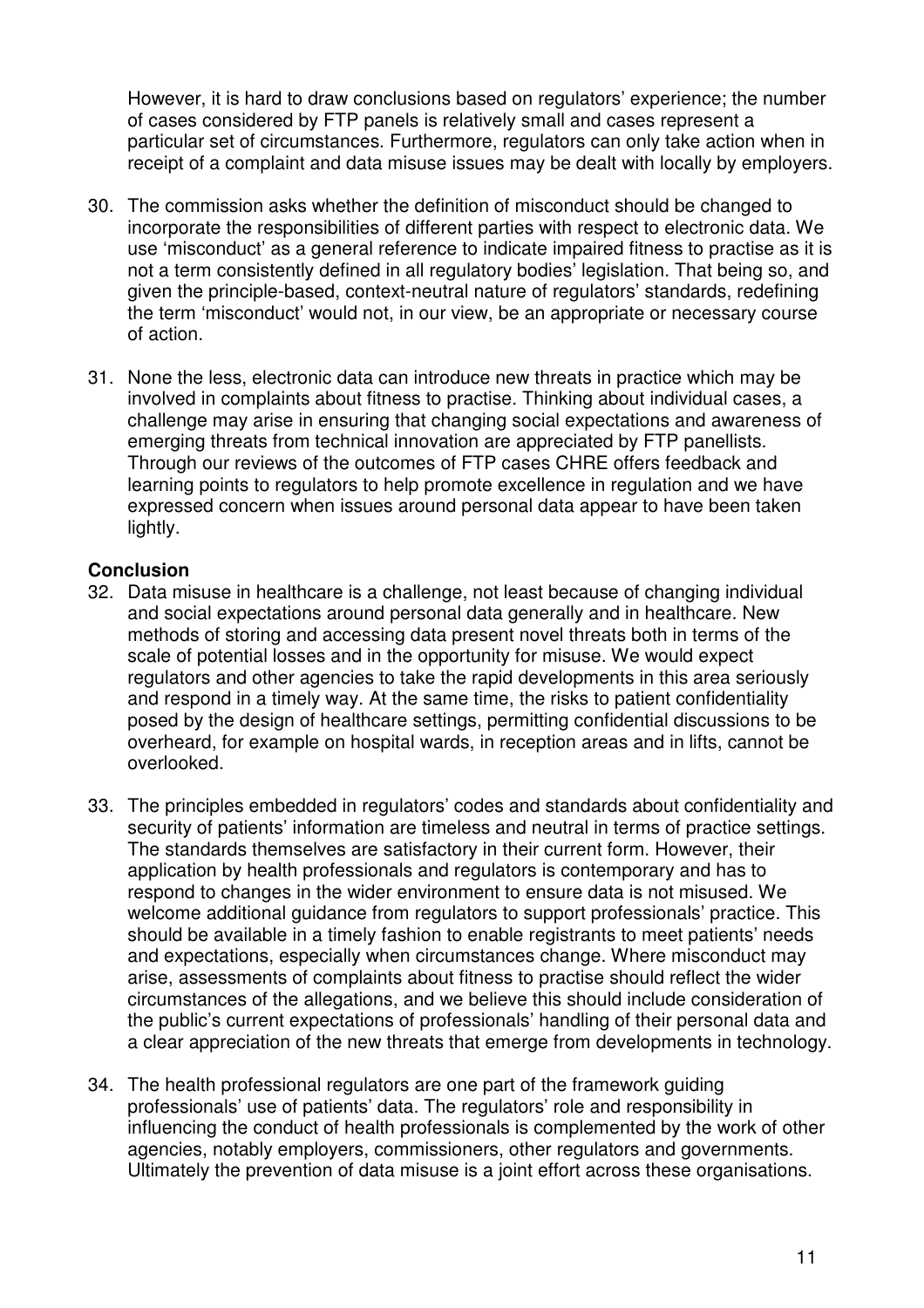The actions that regulators can take to prevent data misuse or to apply sanctions in cases of misconduct are one element of this endeavour.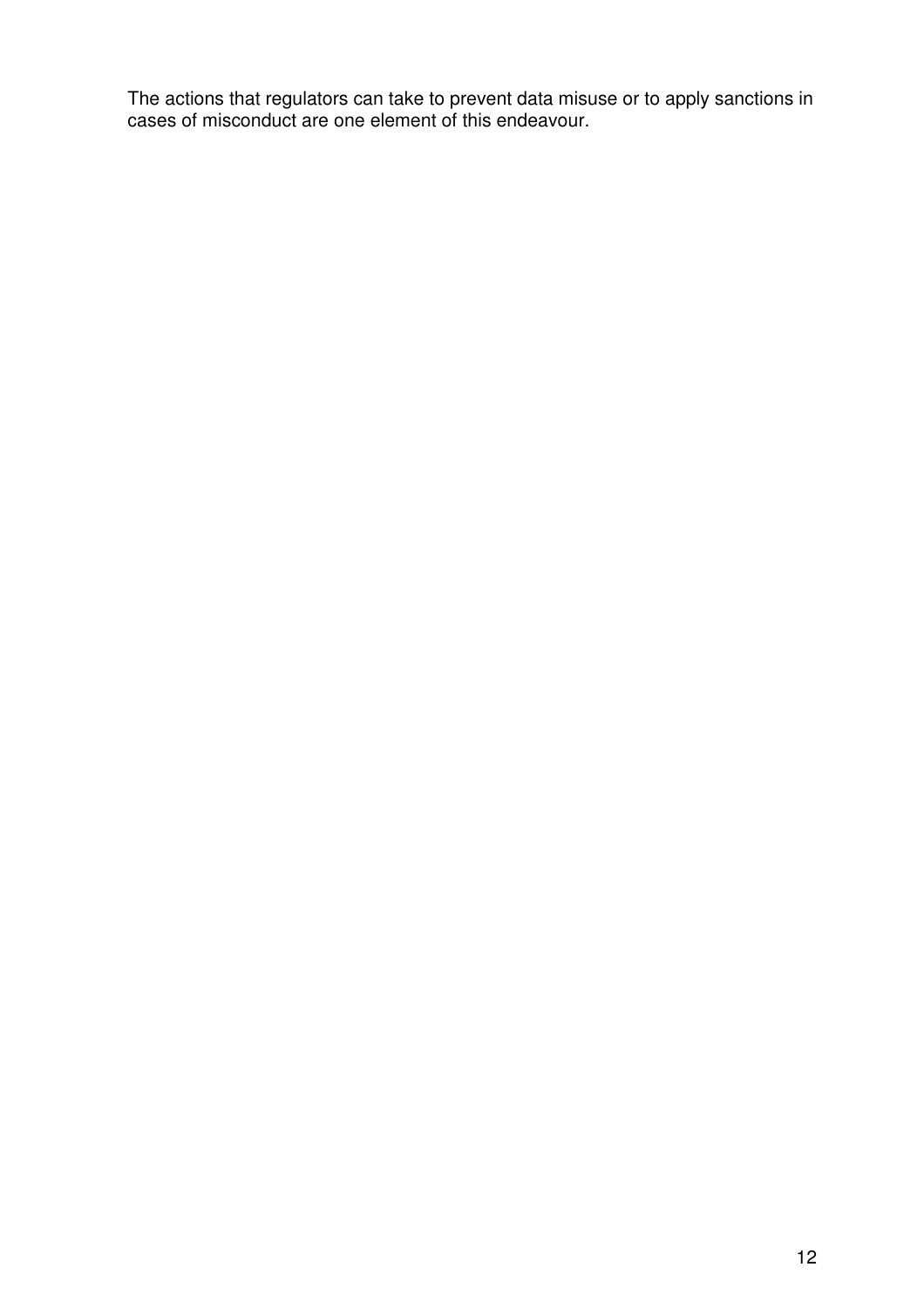# **Appendix 1: Data misuse Relevant extracts from regulators' core standards and codes of conduct**

## **General Chiropractic Council -** Code of Practice and Standard of Proficiency

A2. Chiropractors must keep information about patients confidential.<sup>20</sup>

Specifically chiropractors:

A2.1. must take the appropriate precautions when communicating confidential or sensitive information electronically, in writing or orally. Such precautions should take account of: who might overhear or oversee the information; who might access the information; the information that might be communicated by the practitioner's actions. A2.2. must not disclose information about a patient, including the identity of the patient, either during or after the lifetime of the patient without the consent of the patient or the patient's legal representative.<sup>21</sup>

A2.3. must store information in, and retrieve it from, recording systems consistent with the requirements of legislation relating to information and its use. Specifically chiropractors should ensure that when they use electronic recording systems, the records are safe from access outside the practice, the security and integrity of data is maintained and the system is safely backed-up at regular intervals.

A2.4. must maintain patient confidentiality during the handling, storage and disposal of records.

A2.5. must obtain consent from patients before responding to any requests for information about them. The chiropractor must also explain to the patient the chiropractor's own responsibilities in the process.

A2.6. must take all reasonable steps to ensure that others who work for or with them also maintain confidentiality.

A2.7. may make exceptions to the general rule of confidentiality and disclose information to a third party if:

- the chiropractor believes it to be in the patient's best interest to disclose information to another health professional or relevant agency
- the chiropractor believes that disclosure to someone other than another health professional is essential for the sake of the patient's health $22$
- disclosure is required by statute
- the chiropractor is directed to disclose the information by any official having a legal power to order disclosure, or
- having sought appropriate advice, the chiropractor is advised that disclosure should be made in the public interest.<sup>23</sup>

 $\overline{\phantom{a}}$ <sup>20</sup> Legislation relating to information and its use includes: the Data Protection Act 1998. "This Act provides a framework that governs the processing of information that identifies living individuals – personal data. Processing includes holding, obtaining, recording, using and disclosing of information and the Act applies to all forms of media, including paper and images. It applies to confidential patient information but is far wider in its scope eg it also covers personnel records". Department of Health, July 2003, Confidentiality: NHS Code of Practice, DH, London. This document contains other information likely to be of interest to chiropractors.

<sup>&</sup>lt;sup>21</sup> This requirement has specific implications in a number of ways for chiropractors. Firstly, chiropractors should make sure that if they employ a bookkeeper or an accountant then financial information on payments can be looked at separately from clinical records. Secondly, if a chiropractor wishes to pursue a patient for overdue payments, then only the minimum information for the situation in hand should be supplied to outside bodies (eg for legal proceedings or for debt collection). Thirdly, for chiropractors thinking of selling their business there is a need to gain the patients'

<sup>22</sup> See section **E2.7** for further guidance on child protection.

<sup>&</sup>lt;sup>23</sup> Public interest means those "exceptional circumstances that justify overruling the right of an individual to confidentiality in order to serve a broader societal interest. Decisions about the public interest are complex and must take account of both the potential harm that disclosure may cause and the interest of society in the continued provision of confidential health services." (Department of Health, 1993, Confidentiality: NHS Code of Practice, DH, London).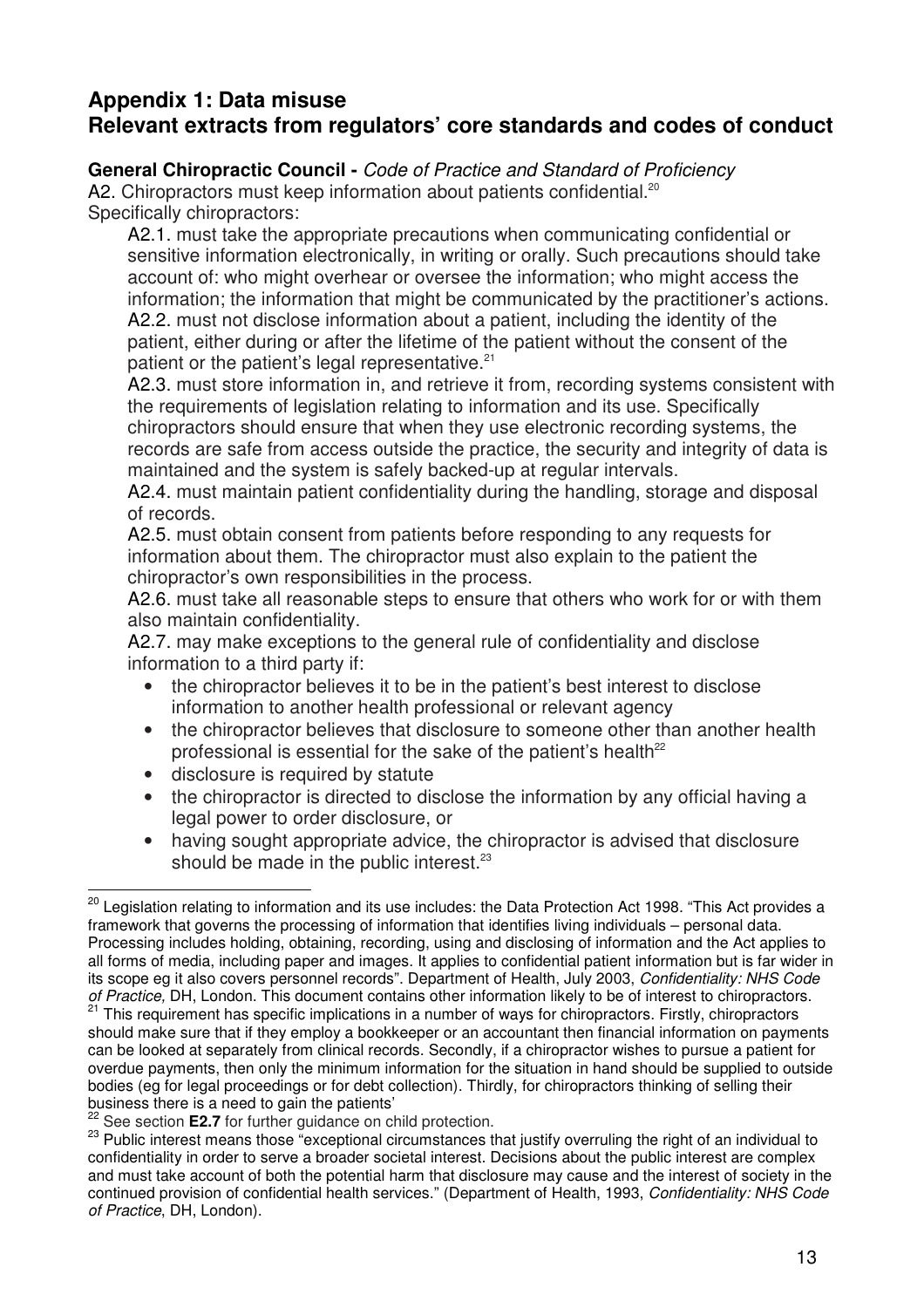In each case where disclosure is made by a chiropractor in accordance with an exception to the general rules of confidentiality a chiropractor must:

- as far as reasonably practicable, inform the patient before the disclosure take  $place<sup>24</sup>$
- as far as reasonably practicable, make clear to the patient the extent of the information to be disclosed, the reason for the disclosure and the likely consequence of the disclosure, where it is appropriate to do this
- record in writing the reasons for the disclosure and to whom it was it was made
- record in writing the information disclosed and the justification for such disclosure
- where the patient is not informed before the disclosure takes place, record in writing the reasons why it was not reasonably practicable to do so
- disclose only such information as is relevant ensuring that the person to whom the disclosure is made undertakes to hold the information on the same terms as those to which the chiropractor is subject.

## **General Dental Council -** Standards for Dental Professionals

3. Protect the confidentiality of patients' information

3.1. Treat information about patients as confidential and only use it for the purposes for which it is given.

3.2. Prevent information from being accidentally revealed and prevent unauthorised access by keeping information secure at all times.

3.3. In exceptional circumstances, it may be justified to make confidential patient information known without consent if it is in the public interest or the patient's interest. You should get appropriate advice before revealing information on this basis. Follow our guidance 'Principles of patient confidentiality'.

# **General Medical Council** - Good Medical Practice

37. Patients have a right to expect that information about them will be held in confidence by their doctors. You must treat information about patients as confidential, including after a patient has died. If you are considering disclosing confidential information without a patient's consent, you must follow the quidance in with *Confidentiality*: Protecting and providing information.

# Confidentiality: protecting and providing information

1. Patients have a right to expect that information about them will be held in confidence by their doctors. Confidentiality is central to trust between doctors and patients. Without assurances about confidentiality, patients may be reluctant to give doctors the information they need in order to provide good care. If you are asked to provide information about patients you must:

- inform patients about the disclosure, or check that they have already received information about it;
- anonymise data where unidentifiable data will serve the purpose;

 $\overline{a}$ <sup>24</sup> "This will not be possible in certain circumstances, eg where the likelihood of a violent response is significant or where informing a potential suspect in a criminal investigation might allow them to evade custody, destroy evidence or disrupt an investigation." (Department of Health, 1993, Confidentiality: NHS Code of Practice, DH, London).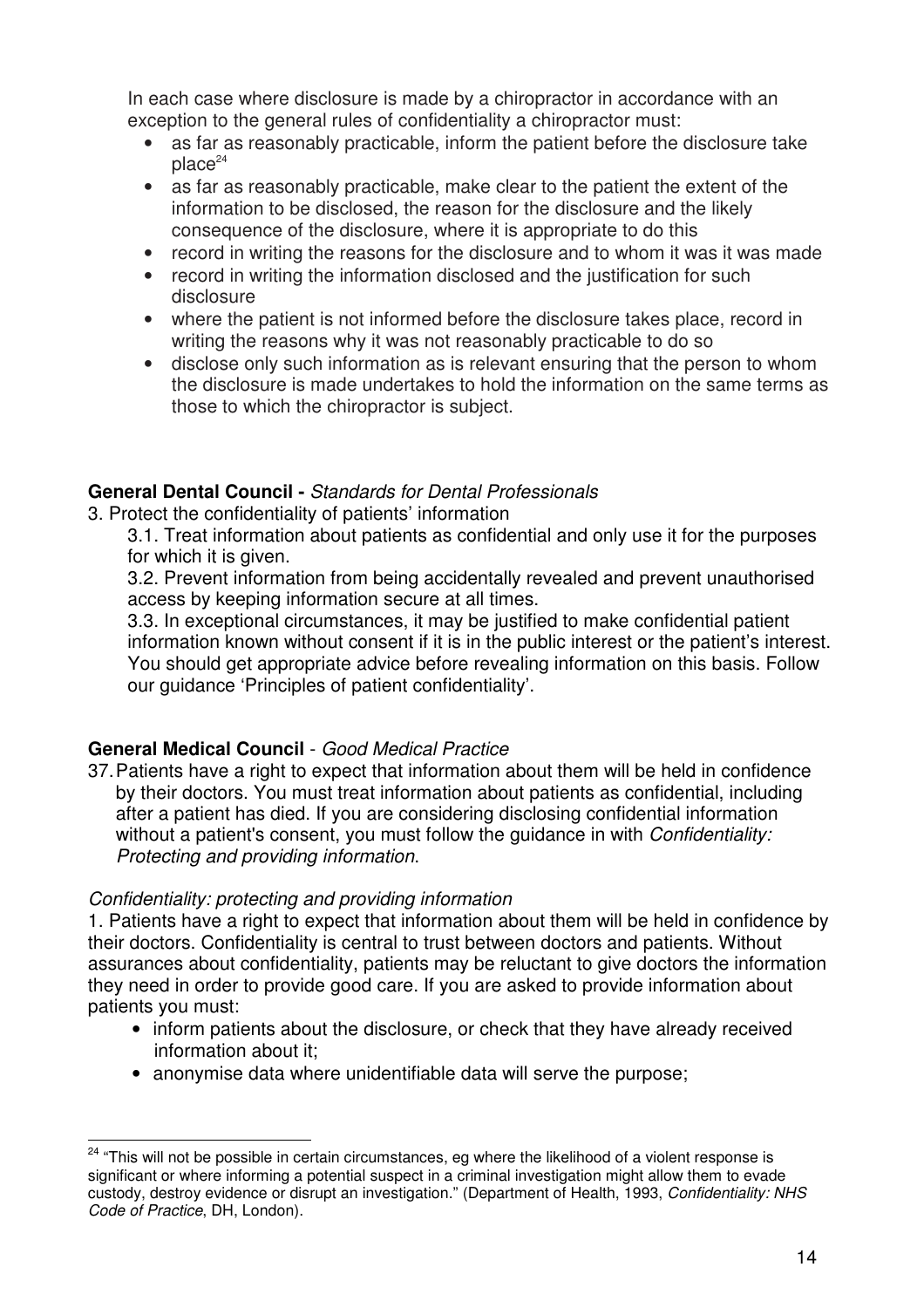- be satisfied that patients know about disclosures necessary to provide their care, or for local clinical audit of that care, that they can object to these disclosures but have not done so;
- seek patients' express consent to disclosure of information, where identifiable data is needed for any purpose other than the provision of care or for clinical audit – save in the exceptional circumstances described in this booklet;
- keep disclosures to the minimum necessary; and
- keep up to date with and observe the requirements of statute and common law, including data protection legislation.

… 4. When you are responsible for personal information about patients you must make sure that it is effectively protected against improper disclosure at all times.

5. Many improper disclosures are unintentional. You should not discuss patients where you can be overheard or leave patients' records, either on paper or on screen, where they can be seen by other patients, unauthorised health care staff or the public. You should take all reasonable steps to ensure that your consultations with patients are private.

**General Optical Council -** Code of conduct for individual registrants A registered optometrist or dispensing optician must:

3. respect patients' dignity and privacy;

6. maintain adequate patients' records;

…

…

12. respect and protect confidential information;

## **General Osteopathic Council -** Code of Practice

As an osteopath, you must:

Maintain, respect and protect patient information, by

- taking full and accurate case histories
- maintaining full and accurate clinical records
- keeping patient information confidential
- keeping all patient records secure.

…

104. Patients have a right to expect that you will observe the rules of confidentiality. Unless you do so, patients will be reluctant to give you the information you need to provide good care.

105. In normal circumstances, you should keep confidential your patients' identities and other personal information you learn and record, along with the opinions you form in the course of your professional work. This duty extends to your staff and survives the death of any patient.

106. Similarly, you should not release or discuss the personal information, medical details or care of a patient with their partner or family members unless you have the patient's consent to do so.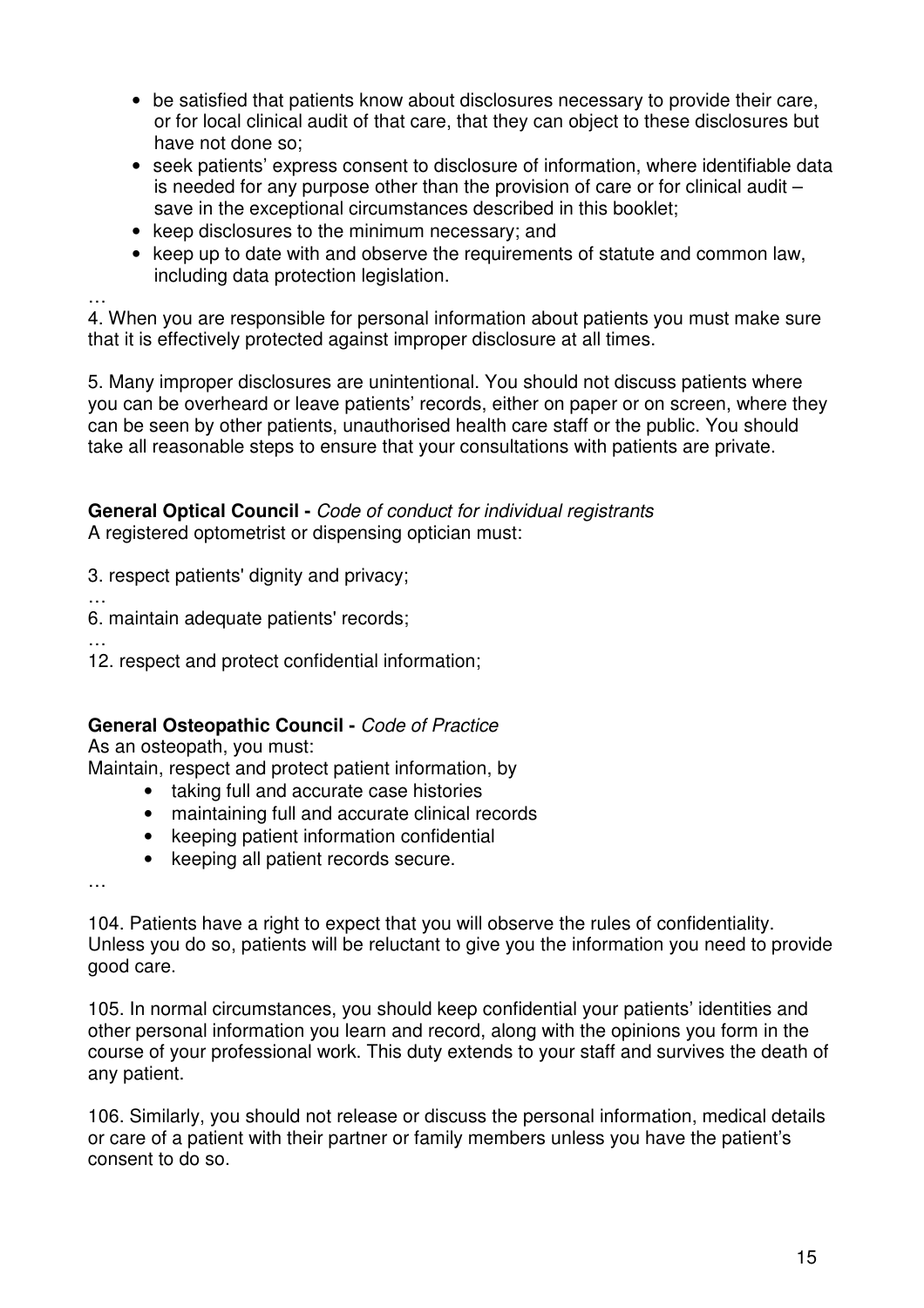107. You must ensure that the confidential information for which you are responsible is at all times secure against loss, theft and improper disclosure.

108. You may release confidential information if a patient, or someone appointed on their behalf, gives you specific permission to disclose it. It may not always be necessary to disclose all the information you hold on a patient. When seeking a patient's consent to disclose information about them, you must make sure they understand the extent of what you will be disclosing, the reasons for doing so and the likely consequences.

109. You must explain to patients the circumstances in which information about them is likely to be disclosed to others in your workplace and involved in their healthcare. Allow them to withhold permission for this if they wish. You must advise healthcare workers to whom you disclose information that they must also respect the patient's confidentiality.

…

120. Any patient records that you keep are subject to the provisions of the Data Protection Act 1998. If you retain personal information on individuals, you must register with the Information Commissioner.

**Health Professions Council -** The standards of conduct, performance and ethics 2. You must respect the confidentiality of service users.

You must treat information about service users as confidential and use it only for the purposes they have provided it for. You must not knowingly release any personal or confidential information to anyone who is not entitled to it, and you should check that people who ask for information are entitled to it.

You must only use information about a service user:

• to continue to care for that person; or

• for purposes where that person has given you specific permission to use the information.

You must also keep to the conditions of any relevant data protection laws and always follow best practice for handling confidential information. Best practice is likely to change over time, and you must stay up to date.

…

10. You must keep accurate records.

Making and keeping records is an essential part of care and you must keep records for everyone you treat or who asks for your advice or services. You must complete all records promptly. If you are using paper-based records, they must be clearly written and easy to read, and you should write, sign and date all entries.

You have a duty to make sure, as far as possible, that records completed by students under your supervision are clearly written, accurate and appropriate.

Whenever you review records, you should update them and include a record of any arrangements you have made for the continuing care of the service user.

You must protect information in records from being lost, damaged, accessed by someone without appropriate authority, or tampered with. If you update a record, you must not delete information that was previously there, or make that information difficult to read. Instead, you must mark it in some way (for example, by drawing a line through the old information).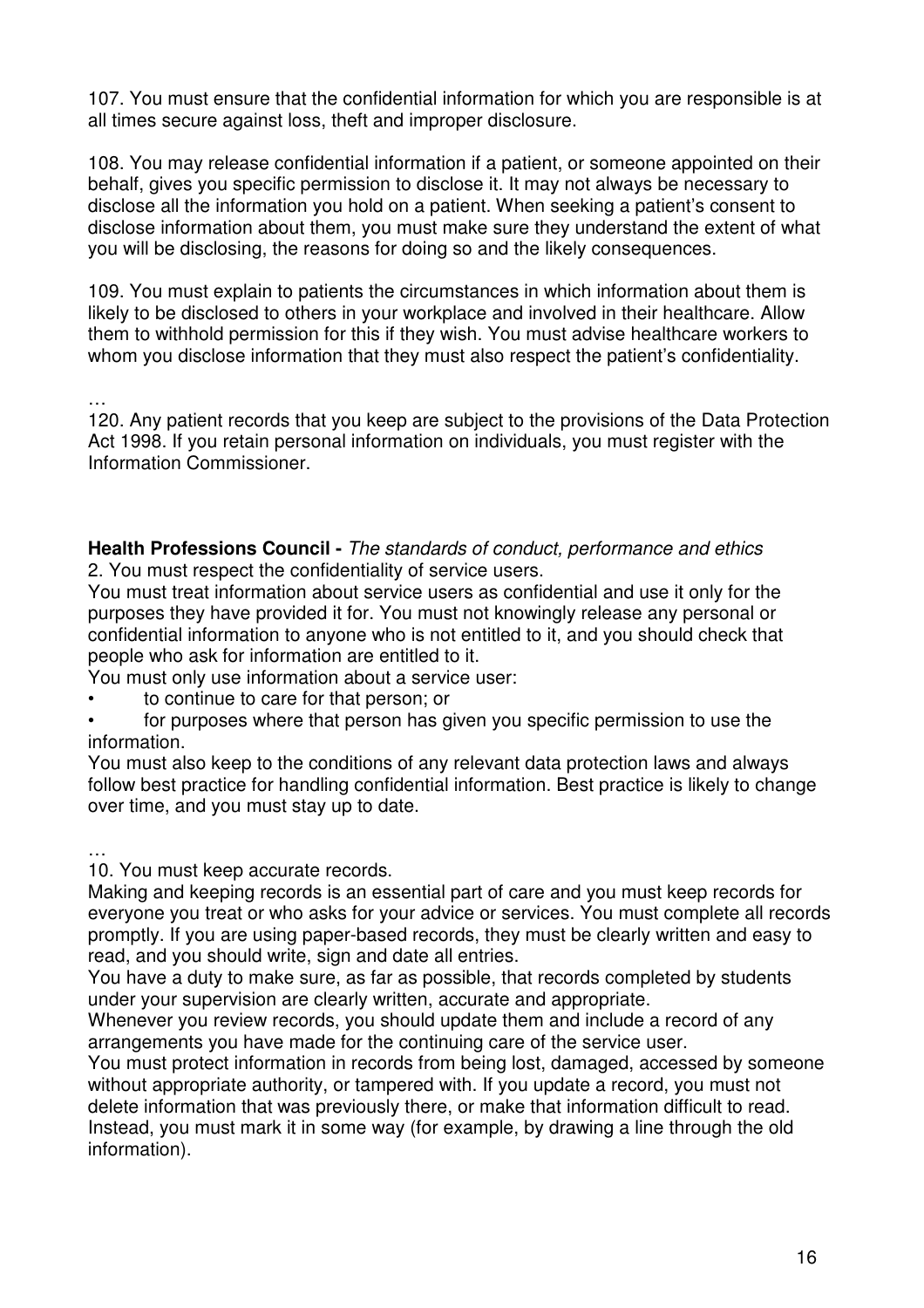#### **Nursing and Midwifery Council -** The Code: Standards of conduct, performance and ethics for nurses and midwives

Respect people's confidentiality

• You must respect people's right to confidentiality

• You must ensure people are informed about how and why information is shared by those who will be providing their care

• You must disclose information if you believe someone may be at risk of harm, in line with the law of the country in which you are practicing

Keep clear and accurate records

• You must keep clear and accurate records of the discussions you have, the assessments you make, the treatment and medicines you give and how effective these have been

- You must complete records as soon as possible after an event has occurred
- You must not tamper with original records in any way

• You must ensure any entries you make in someone's paper records are clearly and legibly signed, dated and timed

• You must ensure any entries you make in someone's electronic records are clearly attributable to you

• You must ensure all records are kept confidentially and securely

# **Pharmaceutical Society of Northern Ireland - Code of Ethics**

Principle 2:

Respect and protect confidential information Obligations:

2.1 Respect the confidentiality of information, professional or otherwise, acquired in the course of professional practice and only use it for the purposes for which it is given and in compliance with current legislation.

2.2 Maintain systems which ensure security of information and prevent unauthorised access to it.

2.3 Ensure that all who have access to patient/client information know and respect its confidential nature.

2.4 Ensure that confidential information is not disclosed without consent, except where legally permitted or in exceptional circumstances.

# **Royal Pharmaceutical Society of Great Britain –** Code of Ethics

The Code of Ethics sets out seven principles of ethical practice that you must follow as a pharmacist or pharmacy technician. It is your responsibility to apply the principles to your daily work, using your professional judgement in light of the principles.

3.5 Respect and protect the dignity and privacy of others. Take all reasonable steps to prevent accidental disclosure or unauthorised access to confidential information and ensure that you do not disclose confidential information without consent, apart from where permitted to do so by the law or in exceptional circumstances.

3.6 Obtain consent for the professional services, treatment or care you provide and the patient information you use.